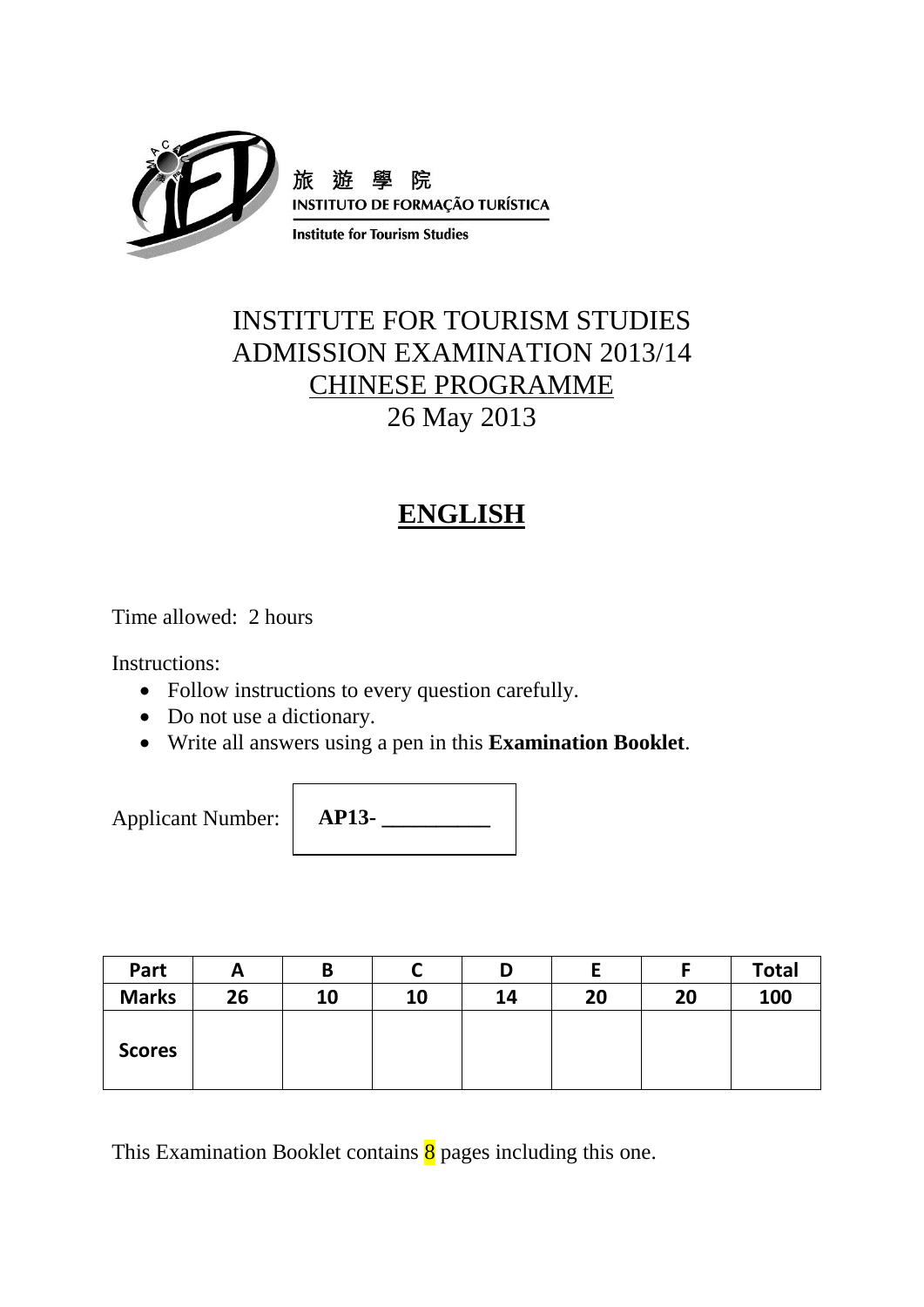## *Part A: Multiple Choice (26 marks)*

#### **Choose the best answer to complete the following blanks. Circle the letter (a, b, or c) that represents the choice.**

- 1. Brenda likes going to the theater and \_(1)\_.
	- a. so do I
	- b. so I like
	- c. so am I
- 2. The airport is five minutes' drive  $(2)$ .
	- a. far from here
	- b. from here away
	- c. from here
- 3. Please ask \_(3)\_ and see me.
	- a. to Bill to come
	- b. Bill to come
	- c. Bill come
- 4. She always buys \_(4)\_ my birthday.
	- a. anything awful to
	- b. something awful for
	- c. nothing awful for
- 5. Can this camera (5) good photos?
	- a. make
	- b. take
	- c. send
- 6. Who was the first person \_(6)\_ today?
	- a. spoke to you
	- b. whom you spoke
	- c. you spoke to
- 7. I can't find my book  $(7)$ .
	- a. nowhere
	- b. everywhere
	- c. anywhere
- 8. Did you hear (8) the teacher said?
	- a. what
	- b. that
	- c. that what
- 9. \_(9)\_ at the moment, I'll go to the shops.
	- a. As it hasn't rained
	- b. As it doesn't rain
	- c. As it isn't raining
- 10.\_(10)\_ in my class likes the teacher.
	- a. All students
	- b. Everyone
	- c. Each of all students
- 11.Phone me when you get \_(11)\_.
	- a. to home
	- b. at home
	- c. home
- 12. Let's not (12) tonight. There's a good film on television.
	- a. go somewhere
	- b. go nowhere
	- c. go anywhere
- 13.Jack brought us (13) cheese.
	- a. enough of
	- b. too many
	- c. some more
- 14.\_(14)\_ draw very well.
	- a. These both girls
	- b. Both them
	- c. Both these girls
- 15.Your pen's on the floor. \_(15)\_
	- a. Pick it up!
	- b. Take it up!
	- c. Bring it up!
- 16.I like bacon and eggs \_(16)\_.
	- a. for breakfast
	- b. at breakfast
	- c. with breakfast
- 17.I \_(17)\_ home at half past six.
	- a. arrived in
	- b. came at
	- c. was at
- 18.The girls \_(18)\_ talked to were quite happy.
	- a. which we
	- b. those we
	- c. we
- 19.\_(19)\_ it is from Zhuhai to Beijing!
	- a. How far
	- b. What distance
	- c. How long way
- 20.You said the books were on the desk but
	- $(20)$  there.
		- a. there was no one
		- b. it was no
		- c. there were none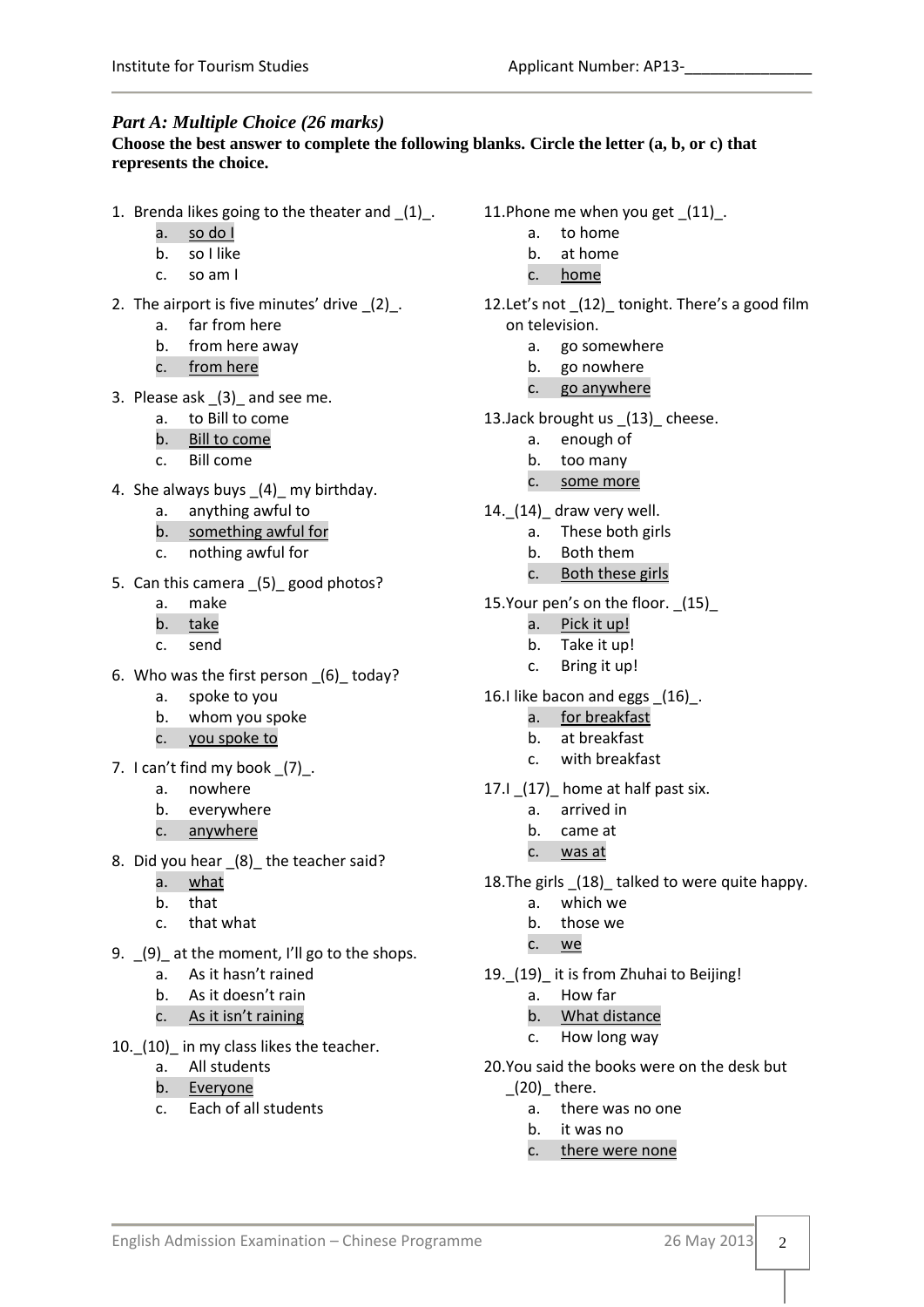21. \_(21)\_ ways to see Macau is to walk in the San Ma Lou area. a. One best b. The best c. One of the best 22. How (22) have you been to Thailand? a. much time b. long ago c. many times 23. I have just finished \_(23)\_ my shopping. a. to do b. doing c. making 24. He has lived in Macau \_(24)\_. a. since he is born b. before some time c. for a long time 25. Tom is waiting \_(25)\_ the doctor. a. to see b. for to see c. for seeing 26. It's dark without the lights. Let's \_(26)\_. a. open them b. switch on them c. turn them on *Part B: Spotting Errors (10 marks)* **Instruction: Read the sentences below and look carefully at the underlined words or phrases.** 

**Spot the error in each item by circling the letter where the error is found.**

| Example:<br>Question: I was been taken to New Zealand by my parents when I was a few weeks old and had lived there until I was 4. |  |  |
|-----------------------------------------------------------------------------------------------------------------------------------|--|--|
|                                                                                                                                   |  |  |
| Answer: $(A)$                                                                                                                     |  |  |

- 1. Since the word 'Beijing' means 'northern capital', the capital city of Chinese is called Beijing. A B C <u>D</u>
- 2. Scientists who study dolphins have an easy access to those animals because they are wildly used as  $\overline{A}$  B  $\underline{C}$ 
	- entertainers in more than 40 water shows around the world.

D

3.*The Zaia* show, which opened in Venetian in 2008 and ending three and a half years later due to low audience A B

numbers, presented a young girl's dream of journeying into space.

C D

4. My friend Rui is come from China, but he cannot write Chinese because he was educated in an English school  $\overline{A}$  B C D

5.Despite shortages of workers, Macau casinos are fully operational and continuation to expand. A B <u>C</u> D

6. Learning a language can be fun, but you must devote a lot of times and effort in order to be successful. A B <u>C</u> D

- 7. The first question everyone will ask when you will get back from China is whether you saw the Great Wall.  $\mathbf A$  B C D
- 8. Walt Disney came up with the idea of Disneyland after looking various amusement parks with his daughters. A B <u>C</u> D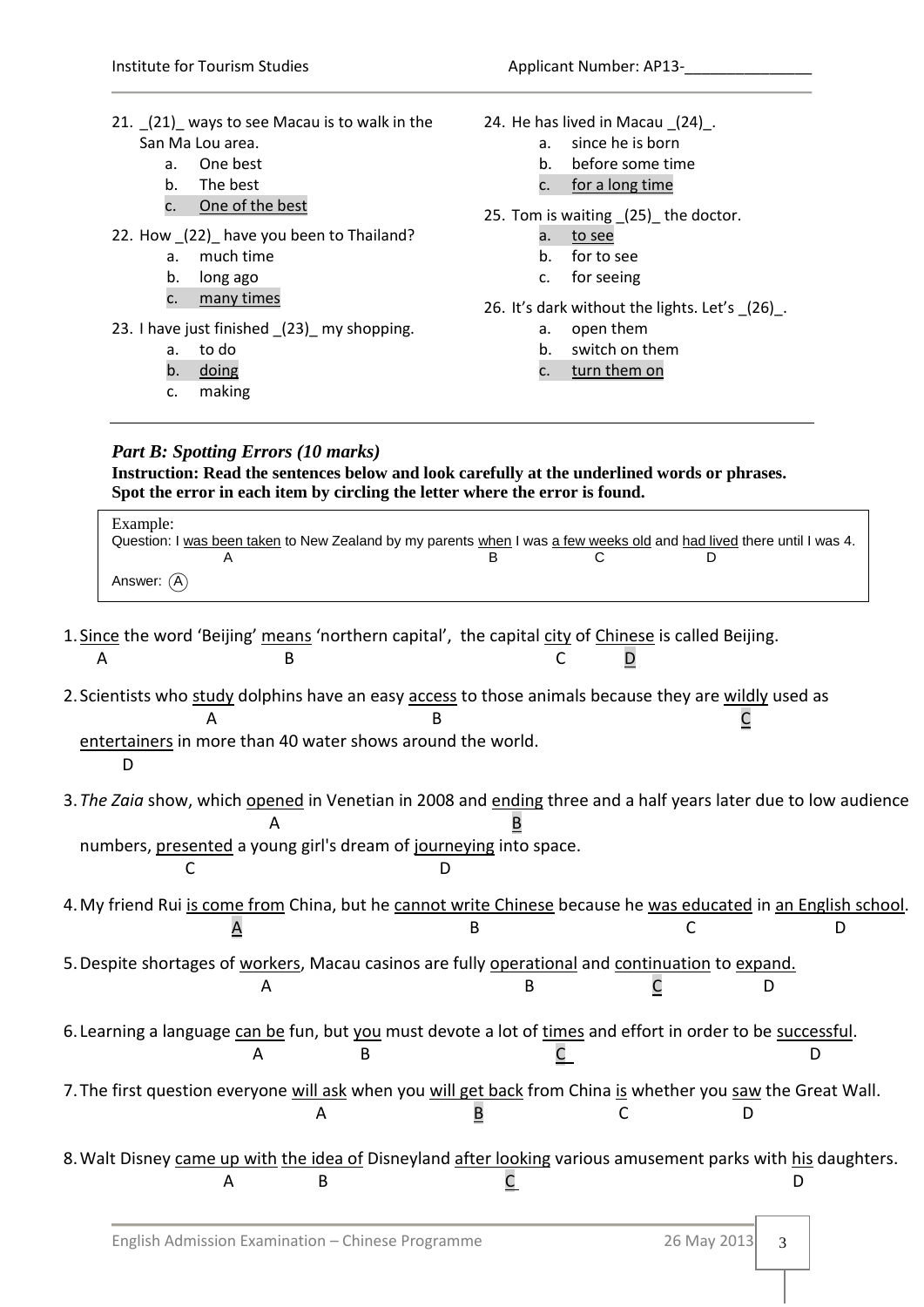9. There have more than 500 active volcanoes in the world, most of which are part of the "Ring of Fire," a region  $\overline{A}$  B

that surrounds the Pacific Ocean. C D

10.The generation of 3G phones called 'smartphones' because they allow you to run applications, go online,  $\overline{A}$  B play music and more, but in reality a smartphone can only be as smart as its owner. C<sub>D</sub> D

## *Part C: Cloze Passage (10marks)*

**Choose the best answer from the options listed below. Circle the letter (a, b, or c) that represents the choice.**

According to a new study by Regus, the world's largest provider of flexible workplaces, over a fifth of workers in Hong Kong  $(23%)$  are  $1$  sleep to fit in work and personal commitments, while a fifth  $(21\%)$  feel they have to overcompensate for time 2 off for  $3$  matters. Globally 29 percent of workers are  $4$  less than they wish in order to fit in all their commitments.

Hans Leijten, Vice President of Regus East Asia, claims that "this survey shows that  $5$  employees to work closer to home in professional and fully  $6$ environments can have an important impact on family life and provide workers with a few more minutes of sleep each morning."

Workers highlight a shorter commute (23%) and location flexibility (21%) as ways of. 7 them spend more time with their families. But businesses can benefit too, as flexible work is thought to improve productivity  $(71\%)$  8 help staff retention (82%).

"Yet, in spite of the win-win benefits that flexible working can bring on both the employee and the company side, there is  $\frac{9}{10}$  that there is still plenty of ground  $\frac{10}{10}$ improvement as half of Hong Kong firms do not recognize or reward managers for encouraging the creation of a flexible workforce," argues Leijten.

| 1. | a) sacrifice<br>b) sacrificing<br>c) sacrificed | 4. | a) sleep<br>b) slept<br>c) sleeping           | 7.  | a) helping<br>b) help<br>c) helps         |
|----|-------------------------------------------------|----|-----------------------------------------------|-----|-------------------------------------------|
| 2. | a) taken<br>b) taking<br>c) take                | 5. | a) allowed<br>b) allowing<br>c) allows        | 8.  | a) but<br>b) can<br>c) and                |
| 3. | a) personal<br>b) personnel<br>c) person        | 6. | a) efficiency<br>b) effective<br>c) efficient | 9.  | a) evident<br>b) evidence<br>c) evidently |
|    |                                                 |    |                                               | 10. | a) for<br>b) to<br>c) with                |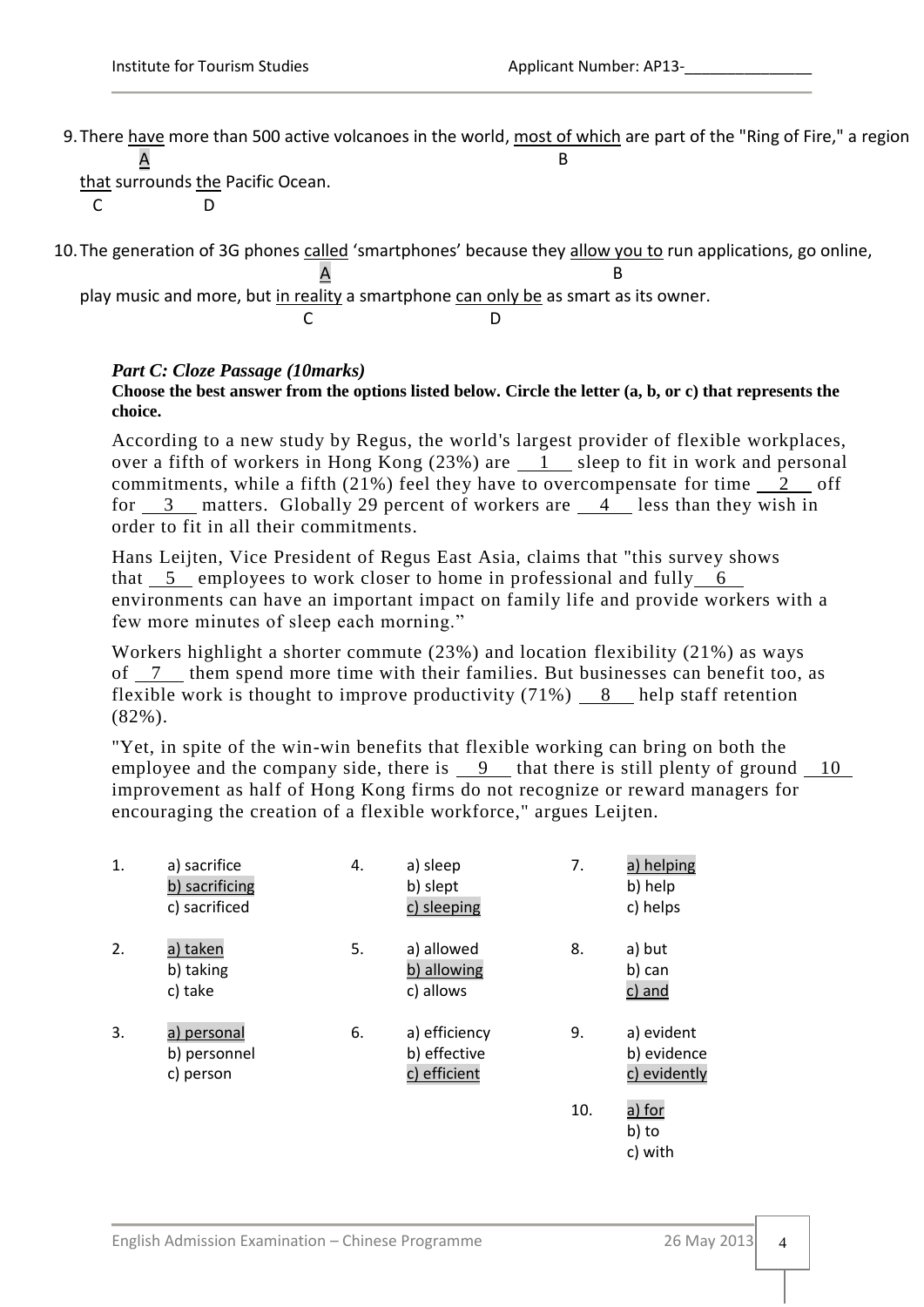## *Part D: Reading Comprehension I (14 marks)*  **Read the following passage carefully and choose the best answer for each question.**

- **1.** When is the last time you took a nap? Is a nap or siesta part of your culture? Do you think naps are just for babies and very old people? Many people in the United States think naps are a waste of time. But recently, companies have been seeing the benefits of a short afternoon nap.
- **2.** For hundreds of years, an afternoon nap has been common for people of all ages and occupations. After a short nap, people wake up feeling more energetic. They feel more alert and ready to go back to work. In Spain and Latin America, most businesses still close for several hours in the afternoon. Workers go home for lunch and a nap. In the late afternoon, they return to their jobs. But in most countries, an afternoon nap is very unusual. In the United States, most people work 8 or 9 hours a day with a lunch break and one or two short coffee breaks. If you are sleepy in the afternoon, have another cup of coffee!
- **3.** Generally, naps are not acceptable in today's workplace. But now more than ever, a nap may be a good idea. Most adults are getting much less sleep than they need. The average adult needs 9 hours of sleep per night. However, most adults get 6 or 7 hours of sleep. Scientists report that most people have much less energy in the afternoon. During this time, workers and students think less clearly and get less done. The problem is even worse for workers who don't get enough sleep.
- **4.** Research shows that after a short (30-45 minute) **"power" nap**, most workers feel more awake, more creative, and are better at solving problems. Managers say that after a nap, workers can get more done in less time. Napping is not unusual for some employees, including airline pilots, truckers, firefighters, and factory workers. However, it is not common for a business executive to take an afternoon nap.
- **5.** Some major companies see that naps help their employees, and are taking napping seriously. They see naps as a good idea, not a waste of company time. After a nap, employees are more productive. These companies are offering breaks for naps. Some companies even have nap rooms or nap lounges. In the future, a nap break may be as common as a coffee break. Though until then, it's still not a good idea to get caught "sleeping on the job."

## *Match the following headings to the paragraphs. The first one has been done for you as an example.*

|                | <b>Headings</b>           | Paragraph |
|----------------|---------------------------|-----------|
|                | Cultural differences      |           |
|                | regarding naps            |           |
| b.             | Large corporations        |           |
|                | consider the benefits     |           |
| $\mathsf{C}$ . | The effects of short      |           |
|                | periods of sleep          |           |
|                | What research tells us    |           |
|                | e. A short nap during the |           |
|                | day may be beneficial     |           |
|                |                           |           |

## *Choose the best answer for each of the following questions:*

- 1. According to the passage which of the following is NOT true:
	- a. 6-7 hours of sleep a night is insufficient for adults.
	- b. A short nap increases creativity and problem solving.
	- c. While pilots and laborers should take a nap, business professionals should not.
- 2. The best meaning of the underlined phrase in Para. 4 is:
	- a. A deep state of sleep
	- b. An energizing sleep
	- c. A long sleep

## 3. The most appropriate title for this passage is:

a. A nap a day keeps the doctor away

```
b. Napping may increase workplace productivity
```
c. A short nap is good for the entire family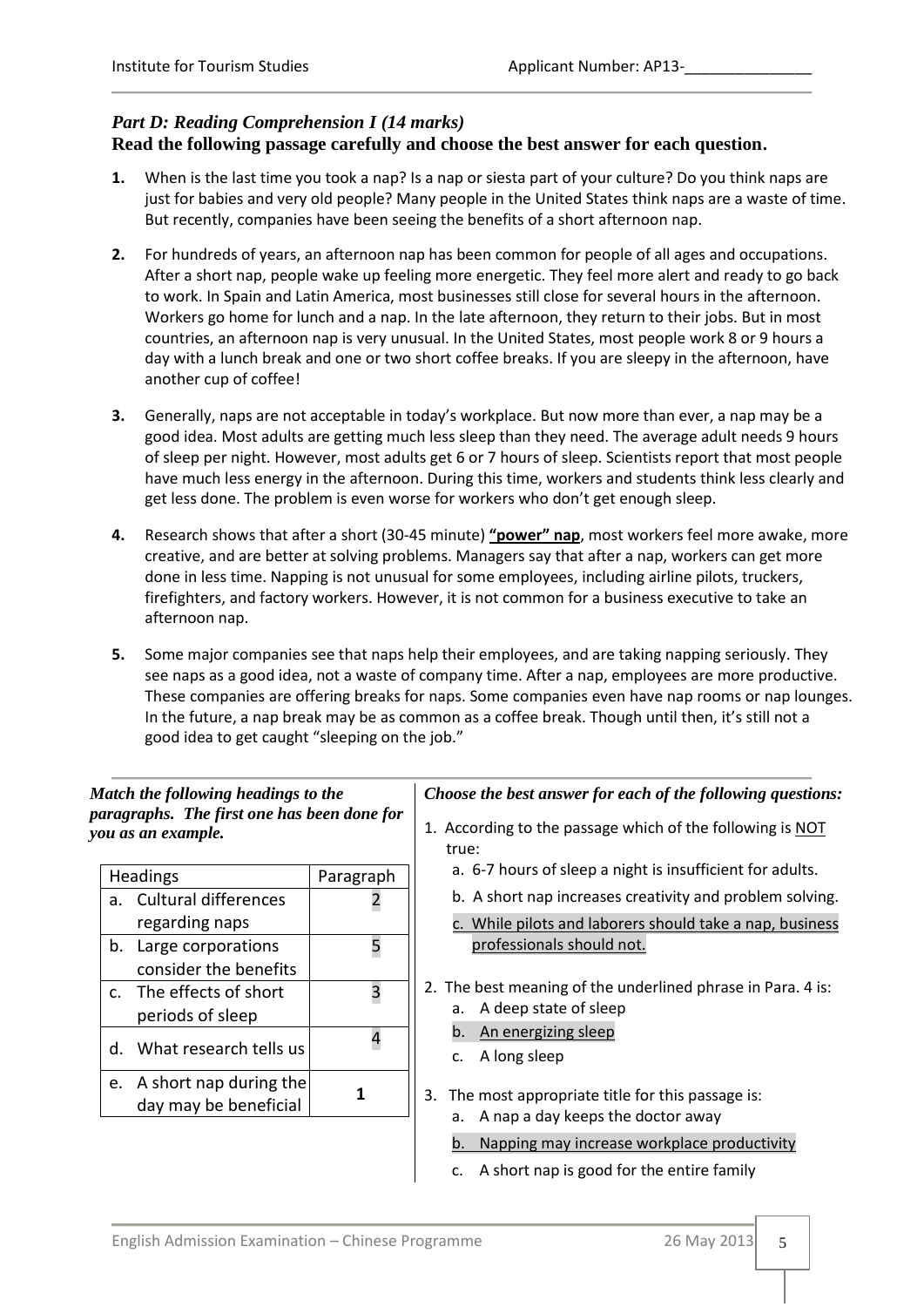## *Part E: Reading Comprehension II (20 marks)*

Read the following passage and answer the five questions below. For true/false and multiple choice questions, please circle your answer and for short answer questions, <u>do not copy</u> from the reading – answer in your own writing style. Direct copying will be given a zero "0" mark.

## **Competition and a Person's Development:** *Is competition a good thing?*

(1) Over the last decade, grade-school educators, parents and childhood psychologists have put forth many **views** on the positive and the negative impacts of a competitive environment on the development of a young person"s character with "competition" referring to a contest between individuals for some prize, honor or an advantage (Dictionary.com, 2013). Although competition often involves a sport, it can also be easily seen in the typical classroom, with the rewards being better grades and special recognition from the teacher, as well as in the home where parents often over-use rewards to manage their children's behavior. This paper looks into the impacts of competition.

(2) Parents and childhood psychologists tend to have opposing beliefs about competition. Roots Parenting (2013) reveals in its study that many parents feel that competition helps children build confidence, leadership abilities and teamwork skills, which together prepare children for today"s **'dog eats dog world'** in which competition can be very fierce . However, physiological research concludes that children up to 7 and 8 years of age are unable to fully understand the concept of competition and only recognize winning, losing and the resulting award. Roots Parenting (2012) described how this results in 'goal blindness' where the focus is only on the prize in pleasing one"s parents or peers, which indicates that very little "real world" skills are being developed through competition.

(3) Many grade-schools today are using the advice of the psychologists and medical doctors to make their classrooms better places to learn. Stasky (2012) states that schools should not offer competitive activities until the pupils are over 12 years of age due to both the risk of physical and emotional damage. Supporting evidence for physical hazard comes from Dave Richardson, a Lecturer in Sport and Exercise Science at John Moores University, who explains how competitive sports involve irregular 'fixed-movements' that can be hard on children"s undeveloped muscles and joints versus natural flowing playful motions used in non-competitive activities. In regards to emotional development, Martin Roblovsky, the former sports editor for The New York Times, describes how he has rarely ever noticed children smiling in competitive situations and how the moment the game starts the only objective becomes winning without a focus on having fun, learning or being with friends. For these reasons, Stasky (2012) mentions how competition causes anxiety, which can harm children"s emotional development.

(4) In conclusion, there are both positive and negative aspects to competition. It may be somewhat unrealistic to completely stop all forms of competition amongst children less than 12 years of age, but perhaps it should be limited with parents and teachers being reminded of the physical risks. In addition, the fun and the companionship with teammates and opponents must be emphasized more than the awards.

#### *References used in the Reading*

Doctionary.com, (2013), The Defintion for Competition, retrieved January 31, 2013 Root Parenting (2011), Early Childhood Development, Thoughts and Research: retrieved January 31, 2013 Statsky (N.D.), Children Need to Play, Not Compete, College of the Redwoods: retrieved January 31, 2013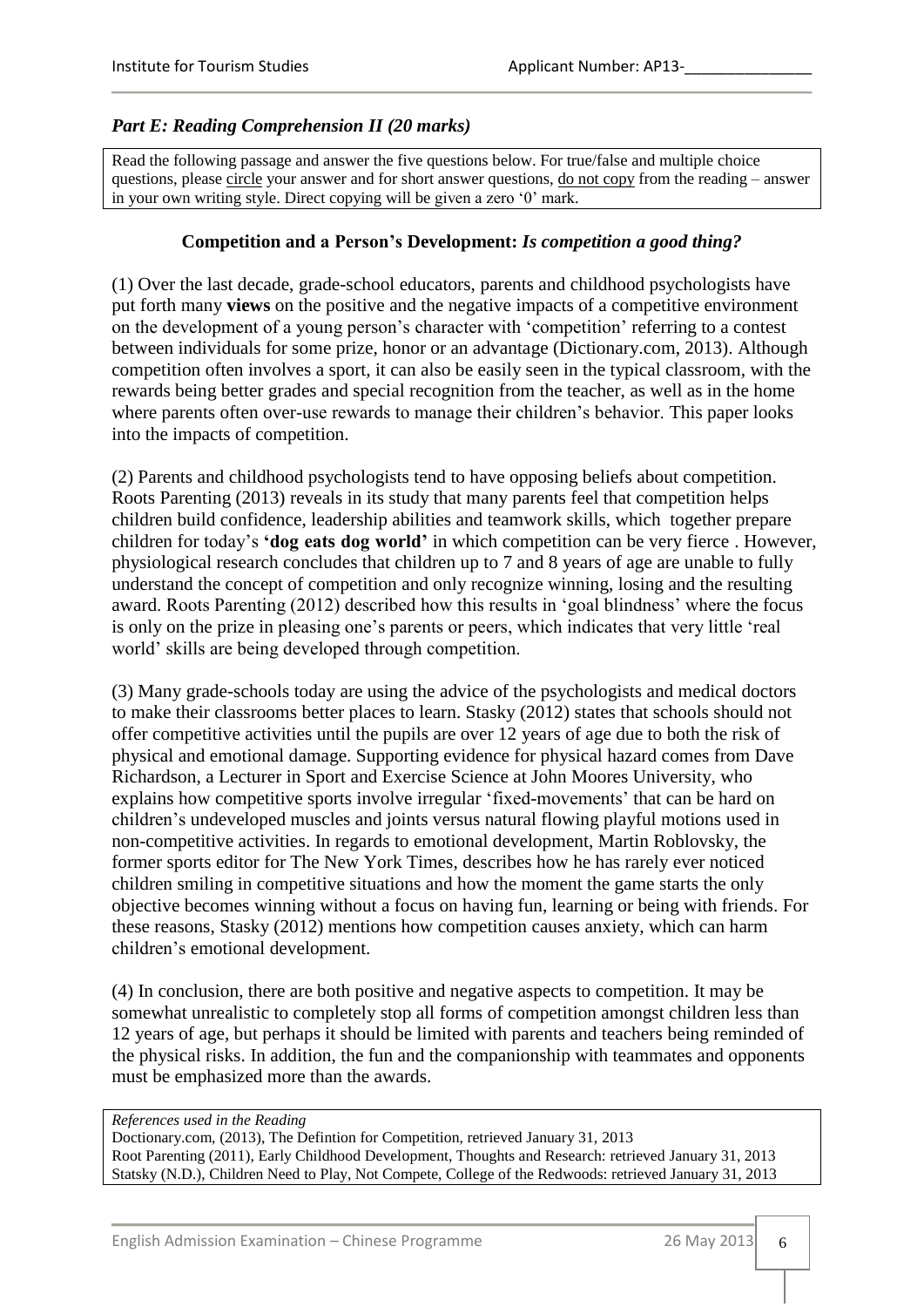### *Comprehension Questions (4 marks each): For questions #1, 2 & 3, circle the best answer.*

1. Sport is the only form of competition in a young person"s life.

## **TRUE / FALSE**

2. The researchers from Roots Parenting (Paragraph 2) would probably agree with the statement, "Real world skills for 7-8 year old children are mastered through cooperative, not competitive activities" True or False.

## **TRUE / FALSE**

3. What is meant by "views" as used by the author in paragraph #1?

- a) The number of times certain websites were looked at
- b) The appearance of a competitive environment

c) An opinion(s) on an issue

d) The author is looking out towards the horizon

## *For questions #4 & 5, write your answers in complete sentences. Remember: copying from text will result in a zero '0' mark.*

4. What may the expression "dog eat dog world" mean, as used in paragraph #2?

It means that a world in which people will do whatever they can to defeat the other competitors. All other people are competitors.

5. Why can competitive sports be physically damaging to children"s bodies?

\_\_The amount of training needed for the competitive sports may be beyond the young children's ability. The training and the competition may cause harm to the children's muscles and joints and affect their growth.